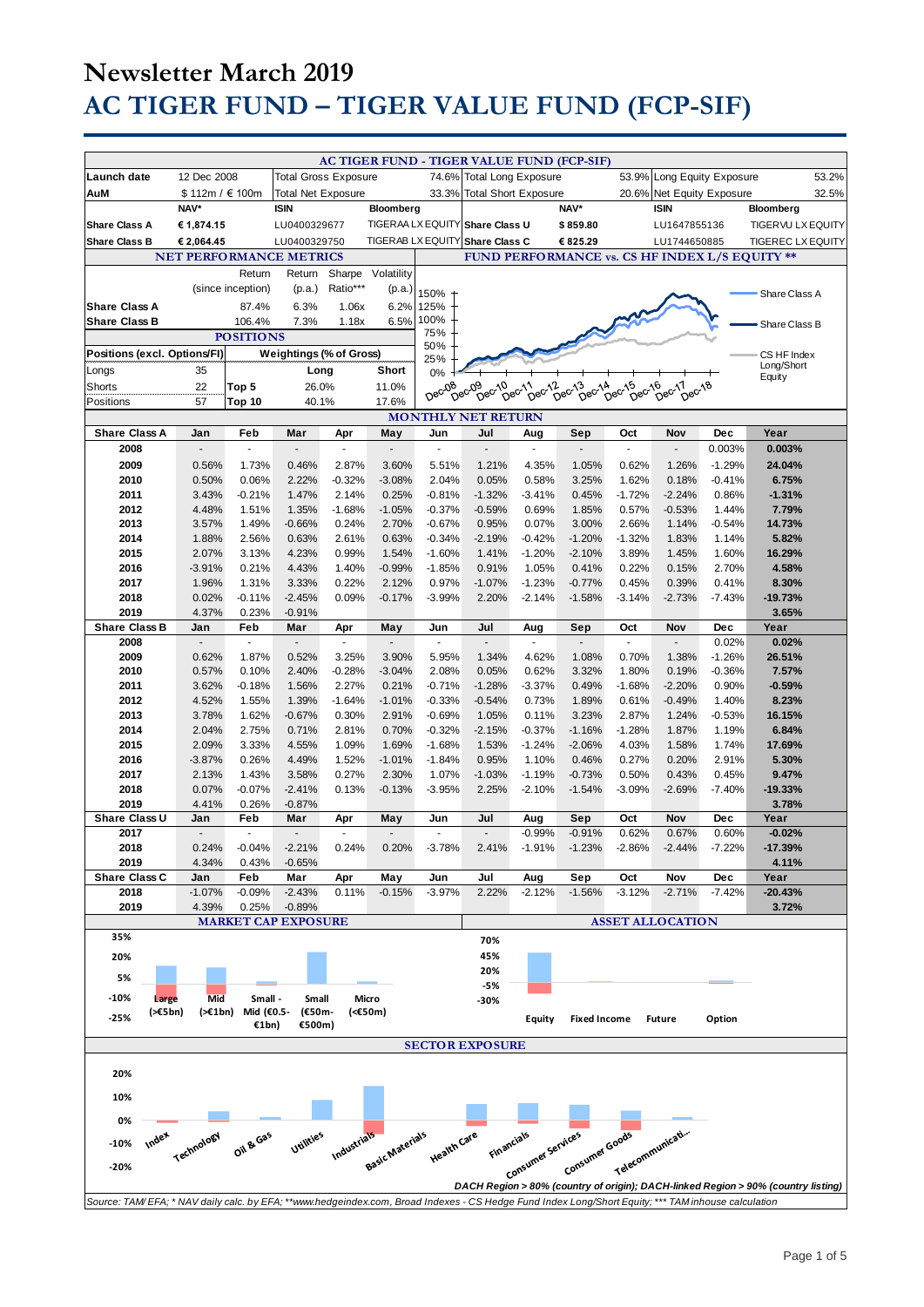## **Tiger Value Fund – March 2019**

### **O Returns: -0.91% (class A)/-0.87% (class B)/-0.65% (class U)**

In March, the Tiger Value Fund ("TVF") had a net return of -0.91% for share class A and -0.87% for share class B, making a cumulative net return of +3.65%/+3.78% for share class A and B for the yearto-date and  $+87.4\%/+106.4\%$  since inception (share class A/B). Our FX hedged USD share class U had a net return of -0.65% in March, making a cumulative net return of 4.11% for the year to date.

### **O Commentary: Performance set-back mainly caused by Bayer**

In March we kept our low average net equity exposure of around 22-33% closing at the high of 33% at month end by closing most of our semiconductor longs and shorts. As a result of our low net and gross exposure the Tiger Value fund had a continued low market correlation. We slightly increased our long equity exposure as we have identified new investment opportunities where we started to build positions. We will continue to re-position the fund driven by our long and short investment ideas.

Our outstanding top performer was Ferratum (+85bp) where we slightly reduced our position at year highs to potentially buy back at lower share price levels. Ferratum bounced from its year lows after the company guided for a strong profit growth outlook. The stock is still trading at an incredibly low PER 2019 of 9x and therefore we see significant upside. On the negative side we had various detractors such as Strabag (-21bp), TUI (-16bp), PNE WIND(-33bp) and Bayer (-57bp) which burdened the performance in March. At Strabag we see significant upside once the share overhang from forced sellers is cleared and at TUI and PNE the share price declines were caused by one-offs which we see as buying opportunities.

At Bayer we had positive attributions in early March after posting good results and optimism of a potential trial win but unfortunately Bayer lost the second "Glyphosate trial" in March which caused a share price correction of up to 22% after the loss of the trial. As a result, Bayer burdened our performance by 36bp from our equity exposure and by 21bp from derivatives. Although we sold our remaining Bayer equity position at the market opening after the loss of phase one of the trial at 62.8 Euro as well as our options we still had significant losses as the implied volatility of our derivatives imploded and therefore in particular erased the value of our Bayer call options. All odds were in favor of Bayer to win the trial and the jury deliberated for more than a week but instead of announcing a mistrial or a win for Bayer (both scenarios would have been positive for Bayer) the jury came to the wrong conclusion for Bayer shareholders. Currently Bayer´s share price reflects more than Eur 40bn in damages (vs our Eur 10bn worst case scenario) and the Market Cap currently stands at around Eur 54bn which is less than what was paid for the Monsanto acquisition. Bayer is trading at a 7x PER 2020, 5% dividend yield and 15% FCF yield which makes the company a target in particular for activist hedge funds. We bought a Bayer trading position after the final verdict last week at multiyear lows at around 56 Euro as we identified the following positive catalysts. We expect positive outlook at the Q1 results and AGM as of end of April. Until then we should also see positive news on the asset sales in consumer and animal health. In addition, we potentially will see positive news flow from the opening brief of the Johnson glyphosate court appeal trial on 22 April, as this time no jury will be involved, and the odds are in favor of Bayer to win the appeal in couple of months. We will most likely trade our Bayer position and write call options on share price relief rallies. Once Bayer wins the first glyphosate trials and a settlement with plaintiffs will be more feasible Bayer could become a very profitable long-term investment.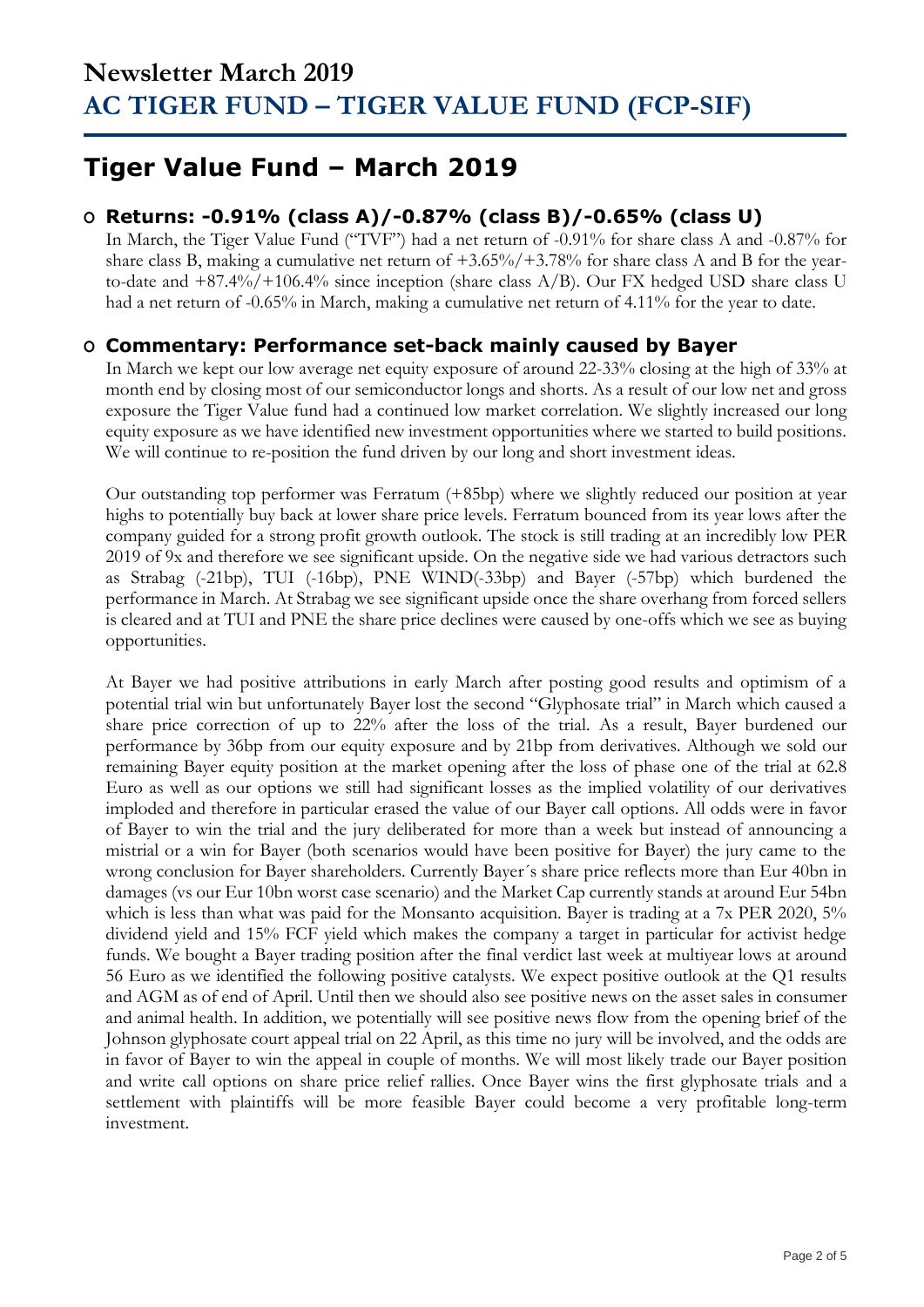While our single short book slightly burdened the performance with 24bp we didn´t suffer any loss from our DAX Put option hedges as we bought 700 June crash protection DAX Put option contracts when implied volatilities were at year lows. We have scheduled a significant number of company management meetings in the upcoming weeks and are keen to hear management teams' near term outlook (in the face of the overwhelming negative economic sentiment) to identify and verify more catalyst laden long and short ideas.

### **O Outlook: Parallel universe**

At the moment it seems global equity markets are in a parallel universe to the real economy. Despite still unresolved US/China trade talks, Brexit chaos and persistent deteriorating economic fundamentals, equity markets have continued to hover near year highs. We see this situation as unsustainable and we believe equity markets may eventually catch down to fundamentals and as such risk/reward for European equities is broadly unattractive at present.

In particular, economic conditions for Germany, which is very dependent on cyclical industries as the automotive, chemical and the broader capital goods industry, continued to deteriorate sharply in March with the Markit/BME Germany Manufacturing PMI index falling to a new cycle low of 44.1 in March. New orders posted the steepest drop since April 2009. This weakness was also confirmed by numerous profit warnings across the board in March including Osram and BMW and Infineon. Expected Q1 2019 earnings growth for Stoxx Europe 600 now stands at -1.4% vs. +11% at the beginning of October.

In addition, the outlook for a positive outcome in the Brexit saga has dimmed significantly in recent weeks and a no-deal Brexit looks increasingly likely. While equity investors seem quite sanguine about a no-deal Brexit, many companies that we have spoken to are quite alarmed. Furthermore, US/China trade talks seem to be going backwards as both sides seem to harden their stance. The Mueller report clearing Trump of any collusion will only further harden his stance against China as his 2020 re-election chances have clearly improved post the Mueller report.

As a consequence, we have continued to run the Tiger Value Fund at a lower net equity exposure level of around 25-35%. Individual long and short ideas will continue to be the main driver for our net exposure in the coming months with the aim to participate in equity market upswings but to be protected on the downside.

### *The Tiger Value Fund Desk, 1st April 2019*

 **Matthias Rutsch Marc Schädler Peter Irblad**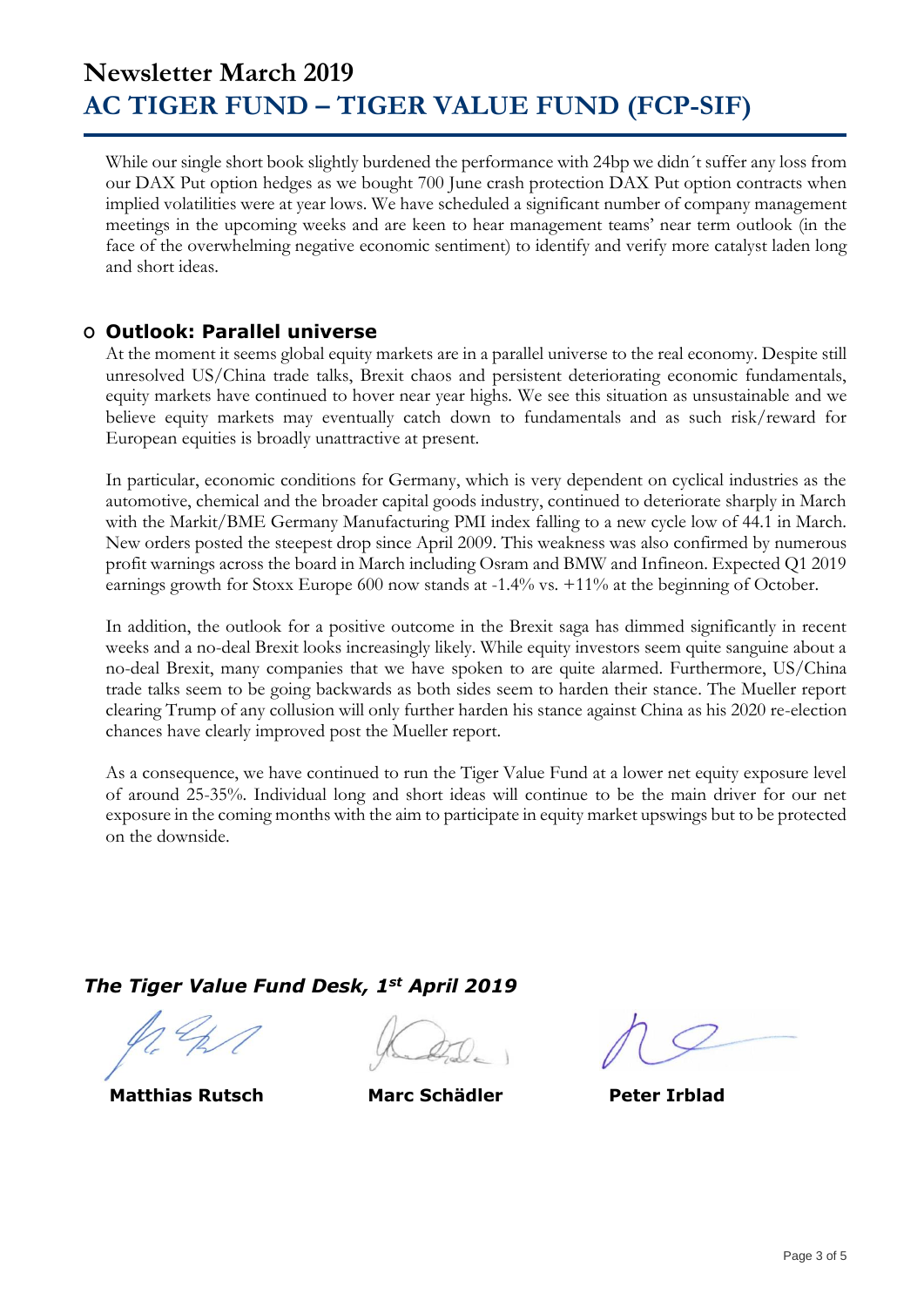#### **Objectives**

The objective is to identify undervalued companies with external catalysts and/or initiate pro-active measures to create shareholder value. The fund aims for a 5 year return of 10-15% p.a. with strong focus on capital preservation.

#### **Investment Strategy**

The Investment Advisor is a specialized fundamental European long/short equity investment manager. The investment philosophy is based on seeking out undervalued value creating companies where we see upcoming catalysts and/or value creation measures that could improve the intrinsic value of the company and drive shareholder returns. At the same time we seek to profit from identifying overvalued value destroying companies where the intrinsic value is continuously being eroded. For each position we perform a detailed analysis including a 360 degree research process and 10 point scoring system (further details are available in our DDQ of investor presentation). The managers foresee a direct dialog with the company as well as with other shareholders to support management to initiate value creating measures. Their partner network i.e. other shareholders, consultants, sector experts, media etc. will help to impact positive change.

The fund intends to engage in 20-40 long investments (excl. residual positions, options and fixed income) with a target net long exposure of around 20-50%. The geographic focus is likely to be Germany, Switzerland and Austria.

| <b>Fund Information</b>   |                             | <b>Fee Structure and Risk Management</b> |                        |
|---------------------------|-----------------------------|------------------------------------------|------------------------|
| Currency                  | EUR.                        | Admin/Custodian Fee                      | Up to 0.49%            |
| Legal Entity              | <b>FCP-SIF</b>              | Advisory (Mgmt) Fee                      |                        |
| <b>Fund Domicile</b>      | Luxembourg                  | Share Class A/U                          | 2.00%                  |
| <b>Fund Structure</b>     | Open-ended multi-class      | Share Class B                            | 1.50%                  |
|                           |                             | Share Class $C^{**}$                     | 1.75%                  |
| Style mandate             | Long/Short and Active Value | Performance Fee                          |                        |
| <b>Investment Minimum</b> |                             | Share Class A/U                          | 20%                    |
| Share Class A/U           | € 125,000 /US-\$ 125,000    | Share Class B/C                          | 15%                    |
| Share Class B/C           | € 5,000,000                 | Hurdle Rate                              | None                   |
| Sub. Frequency            | Monthly                     | High Water Mark                          | Yes.                   |
| Red. Frequency            | Monthly                     | Eligible Investors                       | See Issue Document     |
| <b>Redemption Notice</b>  |                             | Leverage                                 | Maximum 200% of NAV    |
| Share Class A/U           | 5 business days*            | <b>Fund Benchmark</b>                    | CS HF Index L/S Equity |
| Share Class B             | 6 months                    |                                          |                        |
| Share Class C             | 1 month                     |                                          |                        |

\*) The redemption notice has to be send to the Administrator five business days prior to month end (cut-off 5pm). Therefore the redemption term is monthly with a notice period of 5 days. Please see the offering document for further information. \*\*) max. 1.75%

Investors: Sales documents may not be forwarded to investors other than those who meet the 'experienced investor' requirements under the Law of 2007.

#### **Fund Advisor Details and Service Providers**

| <b>Management Company</b>     | Alceda Fund Management SA       |
|-------------------------------|---------------------------------|
| <b>Investment Advisor</b>     | Tiger Asset Management GmbH     |
| <b>Swiss Representative</b>   | <b>ACOLIN Fund Services AG</b>  |
| <b>Prime Broker/Custodian</b> | SEB AB / SEB SA                 |
| <b>Administrator</b>          | European Fund Administration SA |
| <b>Auditor</b>                | PriceWaterhouseCoopers          |